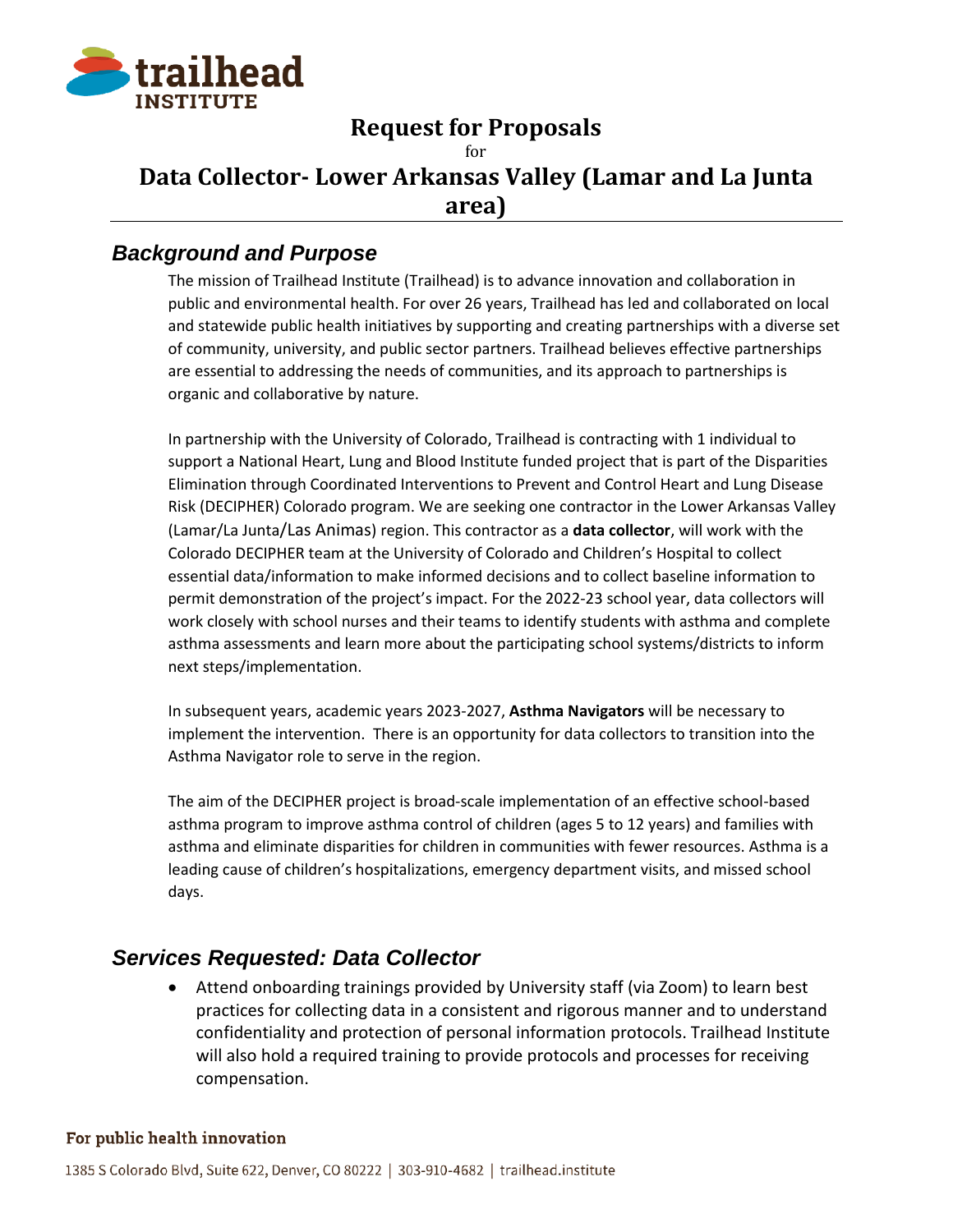

- Support and assist school nurses and their teams to identify students with asthma and complete asthma assessments.
- Collect data related to the number of students with asthma at schools and asthma assessments through onsite school visits, Zoom encounters, phone calls and mailings.
- Standardize and provide data collected to University research staff on a scheduled basis.
- Work with school nurses and their teams to understand school/school district environment and to build a supportive infrastructure for serving students and families with asthma and collecting data/information related to asthma.

## *Qualifications:*

- Basic experience with Microsoft Outlook, Word, Excel and PowerPoint.
- Must be willing and able to travel independently throughout the assigned region using own method of transportation, as needed.
- Willingness to work evenings depending on scheduled back to school and registration events for each school/school district.
- Bilingual Spanish/English is preferred or ability/willingness to work with translation and interpretation services.
- Demonstrated commitment to inclusiveness, health equity, and reduction of health disparities.
- Experience (preferred but not required) in working with community-based health program, clinical and community health service providers.
- Ability to accomplish tasks within established timeframes.
- While we welcome applicants from all educational backgrounds, this contractor position prioritizes lived experience as it aligns with the duties above over educational experience.

# *Submittal Requirements*

### **Timeline and Contacts:**

2 -Week Application review will start on: **June 27, 2022** Desired start date: **July 25, 2022** Approximately 25-30 hours/week Please direct inquiries regarding this RFP to [hcoleman@trailhead.institute](mailto:hcoleman@trailhead.institute) Email electronic submissions t[o Applications@Trailhead.Institute](http://Applications@trailhead.institute) Due to office relocation during this timeframe, electronic submissions are preferred. If nonelectronic submission is necessary please mail to: Trailhead Institute, ATTN: Sarah Lampe, 1999 Broadway Suite 600 Denver, CO 80202

### For public health innovation